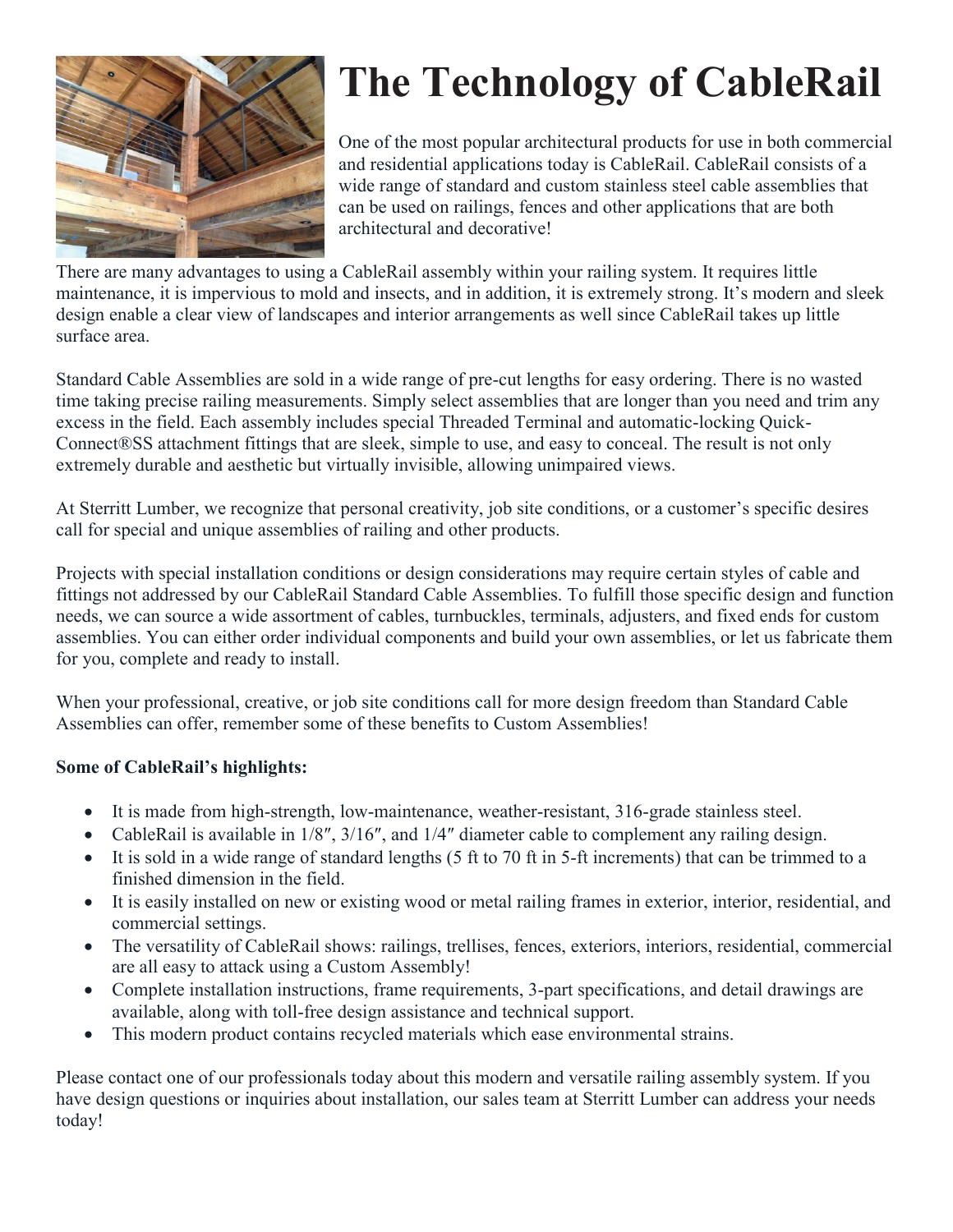

# **Benefits of Standard CableRail Assemblies**

There are many advantages to using a Standard CableRail Assemblies within your railing system. This product requires little maintenance, it is impervious to mold and insects, and in addition, it is extremely strong. Its modern and sleek design enable a clear view of landscapes and interior arrangements as well since CableRail takes up little surface area. Each assembly includes special Threaded Terminal and automatic-locking Quick-Connect®SS attachment fittings that are sleek, simple to use, and easy to

conceal. The result is not only extremely durable and aesthetic but virtually invisible, allowing beautiful views of the surrounding environment!

Here are some other tremendous benefits associated with this innovative material:

- The nearly invisible appearance will not obstruct views!
- These stainless steel assemblies are available in 1/8", 3/16" and 1/4" cables for residential and larger commercial projects.
- CableRail is made from strong & weather-tough type 316 stainless steel cable and stainless fittings.
- This item can be used on wood or metal railing frames, either new or existing.
- Installation is both cost effective and time saving! Standardized assemblies, Quick-Connect® SS fittings, smaller drill holes and no exact measuring makes ordering and installing a snap.
- There are no special tools required. You won't need anything more sophisticated than an electric drill, wrench and some cable cutters.
- x You never have to struggle drilling a big hole to accommodate a bulky end fitting. There aren't any to deal with!
- Special, easy-to-use end fittings can be hidden in the end posts.
- The versatility of CableRail shows: railings, trellises, fences, exteriors, interiors, residential, commercial are all easy to attack using this innovative product!
- These high quality products contain recycled materials!

At Sterritt Lumber, we are committed to being your exclusive supplier of Standard CableRail Assemblies. We can source these innovative products directly from the manufacturer to you. This means that beautiful, unimpaired views surrounding a wide array of applications are just around the corner!

# **Installing Your Standard CableRail Assembly**

We are proud to partner with Feeney Architectural Products to offer Standard CableRail Assemblies, some of the industry's greatest technological advances to date!

Standard CableRail Assemblies are sold in a wide range of pre-cut lengths for easy ordering. There is no wasted time taking exact railing measurements. Just select assemblies that are longer than you need and trim any excess in the field. Each assembly includes special Threaded Terminal and automatic-locking Quick-Connect®SS attachment fittings that are sleek, simple to use, and easy to conceal. The result is not only extremely durable and aesthetic but virtually invisible, allowing clear and unimpaired views.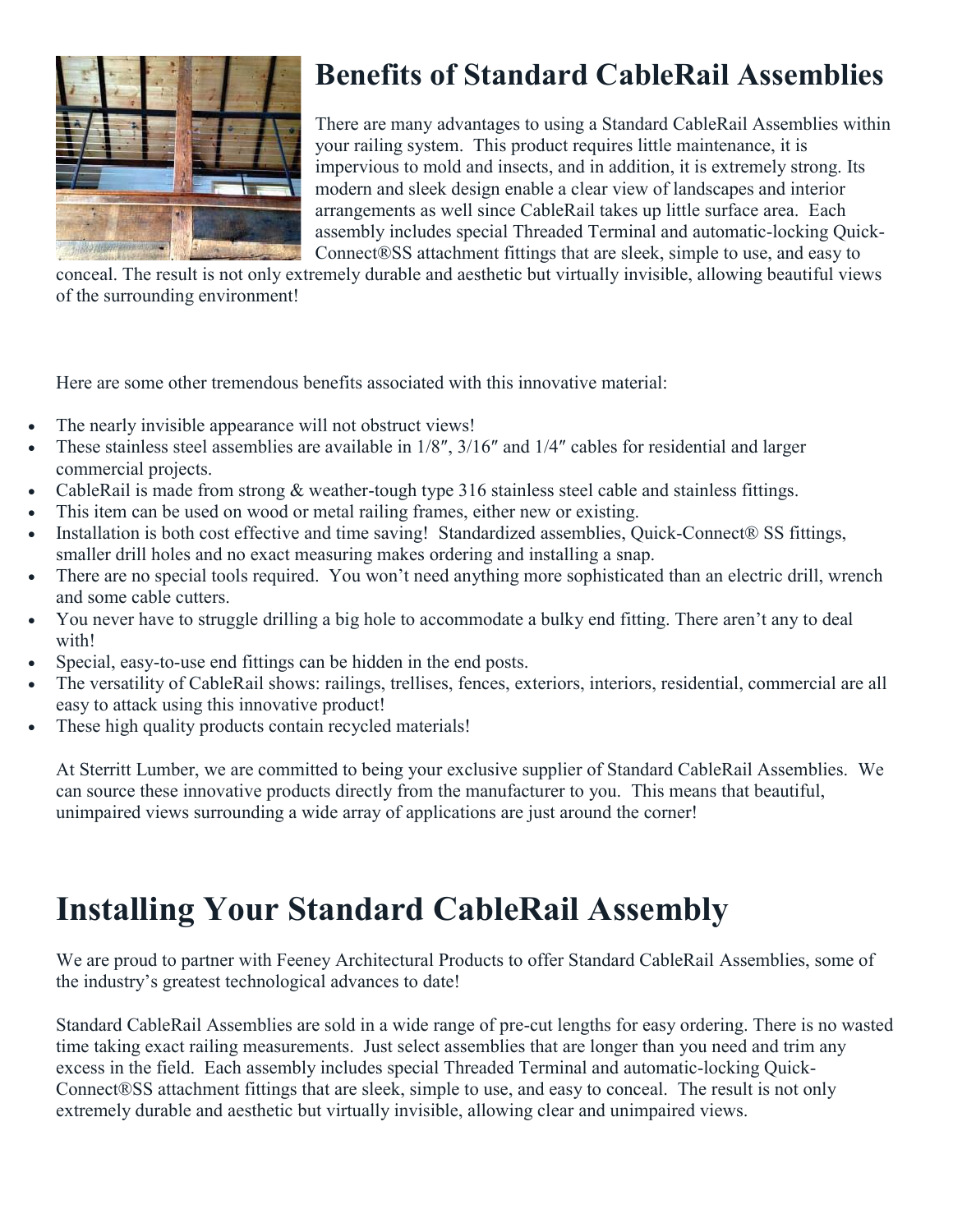### **Quick-Connect® fittings make cable projects quicker and easier than ever!**

Each assembly comes with a Threaded Terminal fitting pre-attached to one end and a field installed Quick-Connect®SS fitting for the other end. Simply secure the Threaded Terminal to one end post, lace the free end of the cable through the remaining posts, slip on a Quick-Connect®SS, tension the line, trim the excess, and finish with decorative end caps.

Below are nine easy steps to installing a Standard CableRail Assembly…

1.) Measure, mark, and drill all holes in your posts.

2.) For wood posts, insert Protector Sleeves, and if you are using metal posts, insert Grommets at appropriate post locations.

3.) Insert the Threaded Terminal into one end termination post and secure it with a Snug-Grip Washer Nut.

4.) Lace the free end of the cable through the remaining posts and slide on a Quick-Connect SS fitting.

5.) Pull the cable through the Quick-Connect SS fitting to remove the excess slack in the cable.

6.) Lace the free end of the cable through the intermediate posts. We suggest using a lacing needle for easy threading through post holes.

7.) Tighten the Snug-Grip® Washer Nuts to adjust the final tension in the line.

8.) Trim the excess threads on the Threaded Terminal and excess cable behind the Quick-Connect®SS.

9.) Snap on decorative End Caps over the exposed ends of the Quick-Connect®SS fittings and Snug-Grip® Washer Nuts.

### **For more detailed instructions with illustrations, please see the pages below.**



# **Installing Custom Cable Assemblies**

We are proud to partner with Feeney Architectural Products to offer Custom CableRail Assemblies, a terrific avenue to enable creative design ideas to come to life!

Sterritt Lumber sources a wide assortment of cables, turnbuckles, terminals, adjusters, and fixed ends for custom assemblies. You can either order individual components and build your own assemblies, or let us fabricate them for you, complete and ready to install. The result is not only

extremely durable and aesthetic but virtually invisible, allowing clear and unimpaired views of the area surrounding your railing.

Here are just a few basic steps towards creating and installing Custom Cable Assemblies. Railing infill is the most common use of custom cable assemblies, and the installation steps outlined below cater to that application. These basic concepts can also be used for fence and trellis projects as well: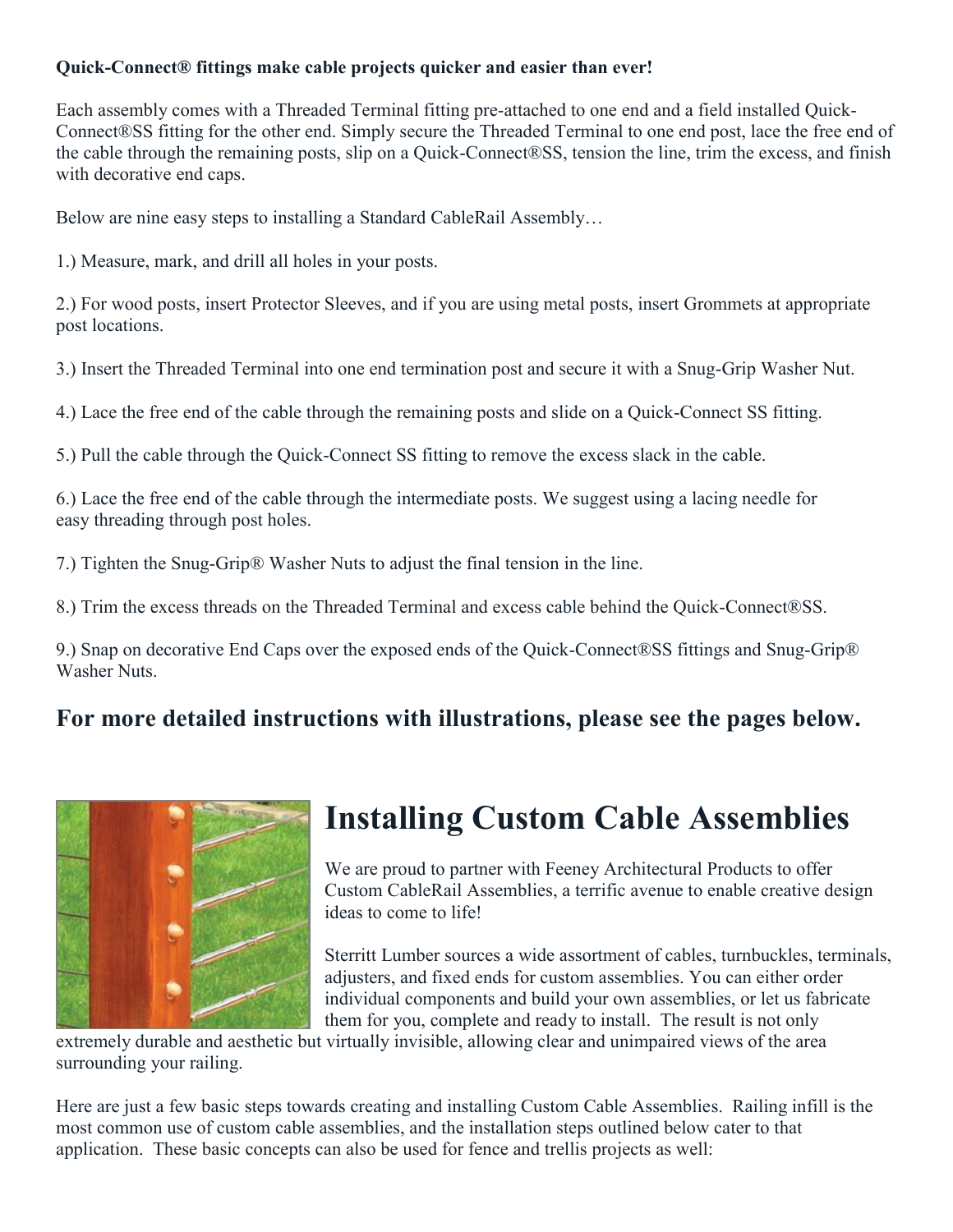1.) Select your cable and fittings, and construct your railing frame accordingly. Determine which posts or walls will be used for terminating the cable assemblies. See railing frame recommendations.

2.) Mark and drill holes in all posts. Hole sizes will vary depending on the size and style of your cable fittings.

3.) Determine the lengths of your cable assemblies by measuring the distance between the "measure points" on the termination posts. The "measure point" depends on the style of fittings used.

4.) Call to ask questions and to order the cable assemblies and accessories you may require: (617) 923-5200.

5.) Lace the cables assemblies through your intermediate posts and attach the end fittings to the termination posts.

6.) Tighten the cables using the Tension Adjustment Fittings. Depending on the fittings used, you may want to trim any excess material and apply caps to finish the ends.

## **For maintenance and cleaning of CableRail, its connectors, and its accessories, please see the last page**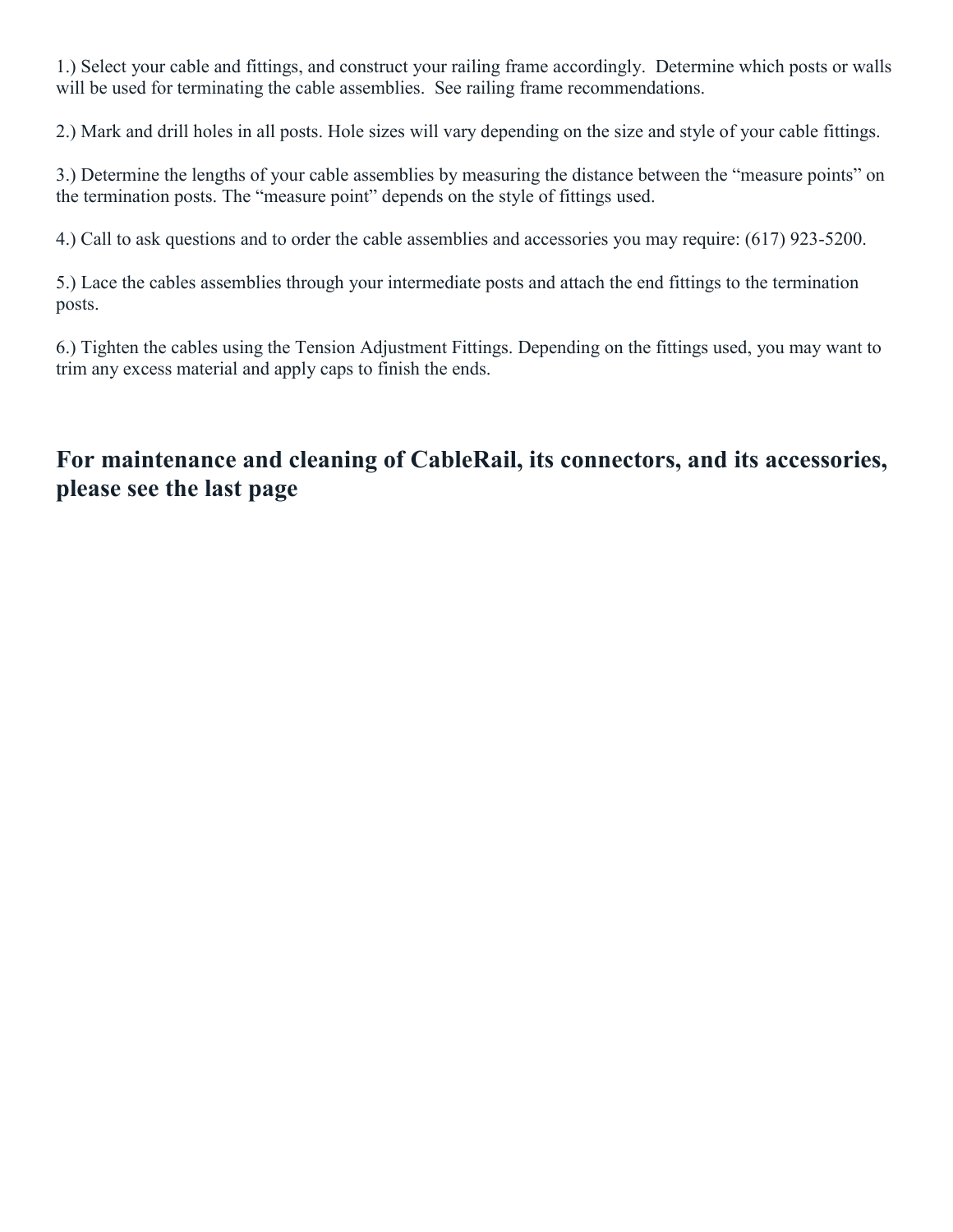# CAblE·RAIL

Lace the free end of

the cable through the

Quick-Connect®SS

end post, Slide-on a

Quick-Connect®SS

fitting until they rest

against the face of the

Use a Lacing Needle

if snagging becomes

flat washer and

post.

a problem.

intermediate posts and

# Step-by-Step Installation

# TOOL

- **Safety Glasses**
- Work Gloves
- Pencil
- Measuring Tape
- Electric Drill
- **Drill Bits**
- Hammer
- Cable Cutters
- Vise-Grip Pliers
- $7/16"$ Wrench
- Electric Grinder with **Grinding Disk** & Cut-off Disk
- Hacksaw or Electric Reciprocating Saw
- Cable Lacing Needle
- Feeney Tension Gauge

Mark drill hole locations on posts.

To minimize cable deflection, space cables no more than 3 inches apart and have a post or vertical spacer at least every 3 feet. Also, straight runs of cable (no turns/dips) should not exceed 70 feet. Runs with corners (2 hends at most) should not exceed 40 feet. See Basic Frame Design on back page.



Drill holes in posts. Hole diameter depends on cable size and type of fitting. See chart below.



If desired, Quick-Connect®SS posts may be through drilled at 1/4" (5/16" if 1/4" cable) and then counter-bored with the recommended Quick-Connect® drill to countersink the fitting.





(Metal posts only) **Insert Isolation Bushings** or Grommets (optional), into their corresponding post holes. Note: call for special drill hole sizes.

(Wood posts only) **Insert Protector Sleeves** at necessary locations. Tap in until flush.

**Protector Sleeves** prevent abrasion at angled transitions on wood posts (e.g. stair transition posts or





Insert the Threaded Terminal through the Terminal end post and attach a flat washer and Snug-Grip® Washer-Nut. Spin the nut 2 full turns. Strong resistance will be felt as the Snug-Grip® threads engage: so hold the Terminal shaft with pliers.

Note: Metal assemblies have Nylon Flat Washers in both white and black. Choose the color that best matches your railing frame.



Use Beveled Washers for stair termination posts with angled holes. Available for Threaded Terminal and Quick-

Connect®SS fittings. Always install the QuickConnect®SS fittings in the top stair post to prevent rain water from running down the cable into the fittings.



Hold the Quick-Connect®SS fitting with one hand and pull the cable tight with the other. The fitting automatically locks when you release the cable.

CableRail Tensioning Tool #6005-pkg may be used.



Tension the cables by holding the Threaded Terminal shaft with Vise-Grip pliers and spinning the Snug-Grip® Washer-Nuts with a wrench. A Feeney Tension Gauge may be used to check uniform tension. See tensioning sequence diagram at left.



Use hacksaw, reciprocating saw, or electric grinder with cut-off disk to saw off the excess threads as close to the Snug-Grip® Washer-Nut as possible. Touch-up with electric grinder. The special Snug-Grip® threads prevent the nut from loosening.

Important Note: If using electric or pneumatic tools to tighten the Washer Nuts, spin the nuts very slowly otherwise they will heat-up causing the threads to seize.



Use cable cutters or electric grinder with cut-off disk to trim the excess cable. Grind flush the exposed cable ends with an electric grinder.



Snap on end caps over the exposed Quick-Connect®SS fittings and the Snug-Grip® Washer-Nuts. You're done.

Feeney SteelProtect™ can be applied for lasting protection of stainless steel cable and parts.

tensioning sequence

 $11$ 

9  $\overline{7}$ 

5  $\overline{3}$  $\,1$  $\overline{c}$  $\overline{4}$ 6

8  $10\,$ 12



\*Offset drill holes at least 1/2" if you choose to have cables terminating at a single wood or pipe post.

© 2017 Feeney Inc. File 2014-682B

Recommended cable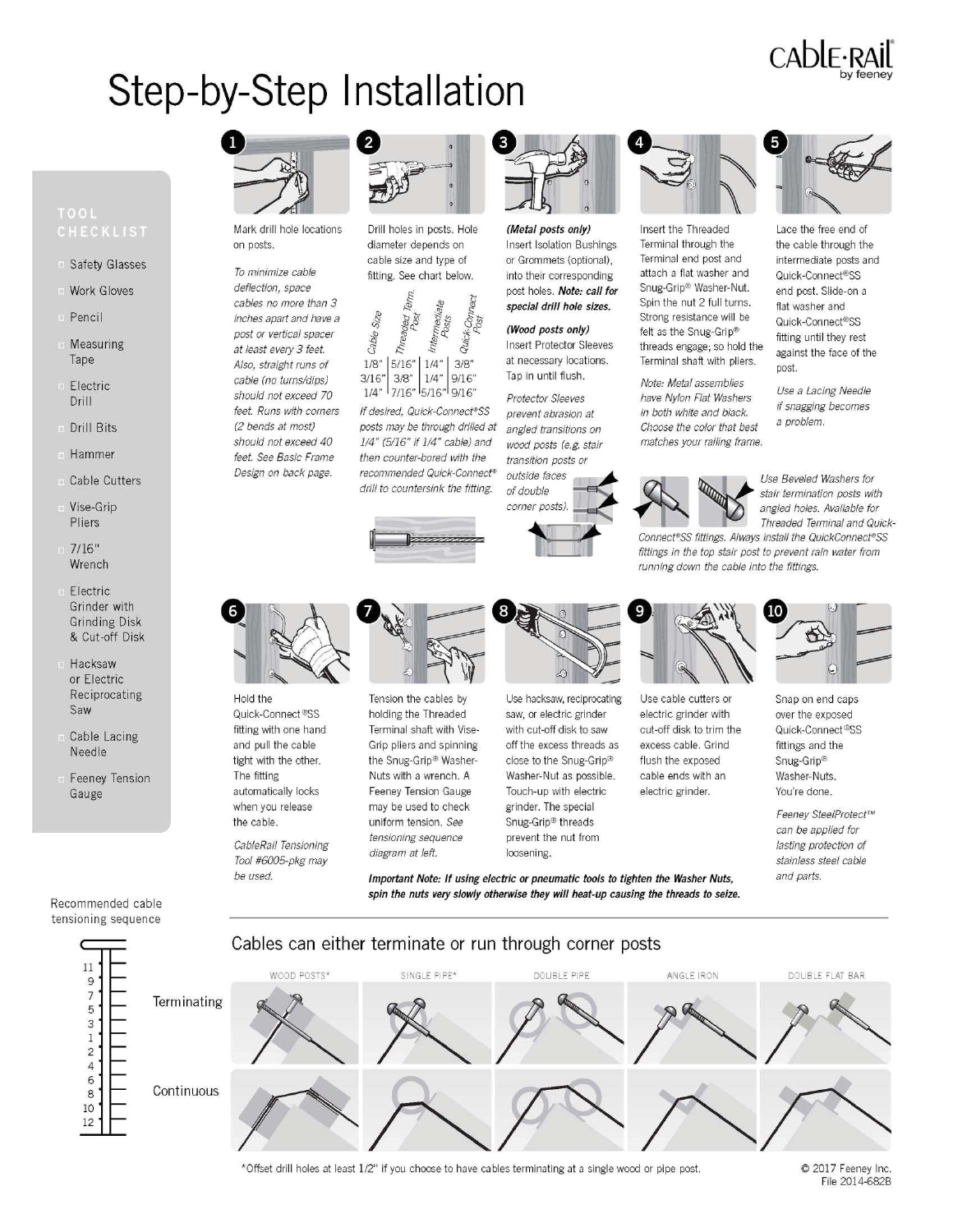# **Frame Requirements**

Railing frames need to be designed and built strong enough to support the tension of properly installed cables, which is a load in excess of 300 lbs for each cable. Here are some basic guidelines to help you properly prepare your railing frames. These guidelines apply whether you are using 1/8", 3/16" or 1/4" cable (1/4" cable not recommended for wood frames).

### Minimum sizes for all corner and end posts

All other posts should be sized as required for cap rail support strength or for code









Always include a strong, rigid top

rail that is securely fastened to all

posts. Minimum recommended

size is 2x6 wood. Set railing

height per local code.

**EXTRA STRONG PIPE** 1-1/2" ID 1-7/8" OD



#### 4X4 WOOD 3-1/2" wide, 3-1/2" thick Note: Softer woods may require larger post sizes,<br>especially for 42" high railings

**Spacing From Walls:** 

cable end fittings.

The Basic Frame Design

Set end posts 3 to 4 inches away from the

End Posts:

house/wall face to allow access for attaching

Use minimum end post sizes noted above, and

securely bolt or screw to joists or deck surface.



**ANGLE IRON** 2" wide, 1/2" thick

Top Rail:



CAblE

- Space cables no more than 3 inches apart
- Space posts/verticals no more than 3 feet apart
- Observe minimum end/corner post sizes shown above
- Securely fasten all posts and top rails
- Carefully plan all termination and corner posts for proper clearance, positioning, and maximum cable run lengths
- Straight runs of cable (no turns/dips) should not exceed 70 feet; runs with corner bends (2 bends at most) should not exceed 40 feet

#### MAX. 3 FEET **Maximum Post Spacing:** Space all posts and vertical spacers (see below) a maximum of 3 feet apart to minimize any deflection that may occur if the cables are ever forced apart.

Intermediate Posts: Size all intermediate posts as required for top rail support

## strength or for code.

## And Some Other Options

#### Vertical Spacers (OPTIONAL):

Slender spacers may be used instead of some of the larger intermediate posts to achieve a more open railing design. These are non-structural members and are only intended to maintain cable spacing and minimize deflection. Examples are 2"x2" wood strips, 1" metal tubing, 1/4" flat bar, or Feeney Intermediate Pickets. Attach spacers to the top rail and either the bottom rail, deck surface or joists.



**Bottom Rails (OPTIONAL):** Bottom rails should be spaced no more than 4 inches above the deck surface, or as required by local code, and should be sized as needed for support strength and design appearance.

#### Single Corner Post (OPTIONAL):

In most cases with single corner posts cables must be terminated. Exceptions are angle iron posts or tubular metal posts. When terminating on a single corner post, be sure to offset the drill holes at least 1/2" to allow internal clearance for the cable fittings. Use minimum end post sizes noted above and securely bolt or screw to joists or deck surface.

For railings we recommend spacing the cables no more than 3 inches apart and placing posts or vertical members no more than 3 feet apart.

Please note that since building codes vary by state, county and city, our recommendations may not comply with code requirements in all areas.

Always consult with your local building department before starting your project.



and use minimum corner post sizes noted above.

1"x 4" wood blocking between posts to provide additional

Cable

Spacing:

Maximum 3

inches apart.

**Wood Blocking** 

(WOOD FRAMES ONLY):

to the posts so that they won't pull out of plumb when the

lateral reinforcement

cables are tensioned.

If possible use double corner posts to allow the cable to run continuously through the corners without terminating (see single corner post option below). Securely bolt or screw posts to joists or deck surface

Underneath the top rail attach minimum